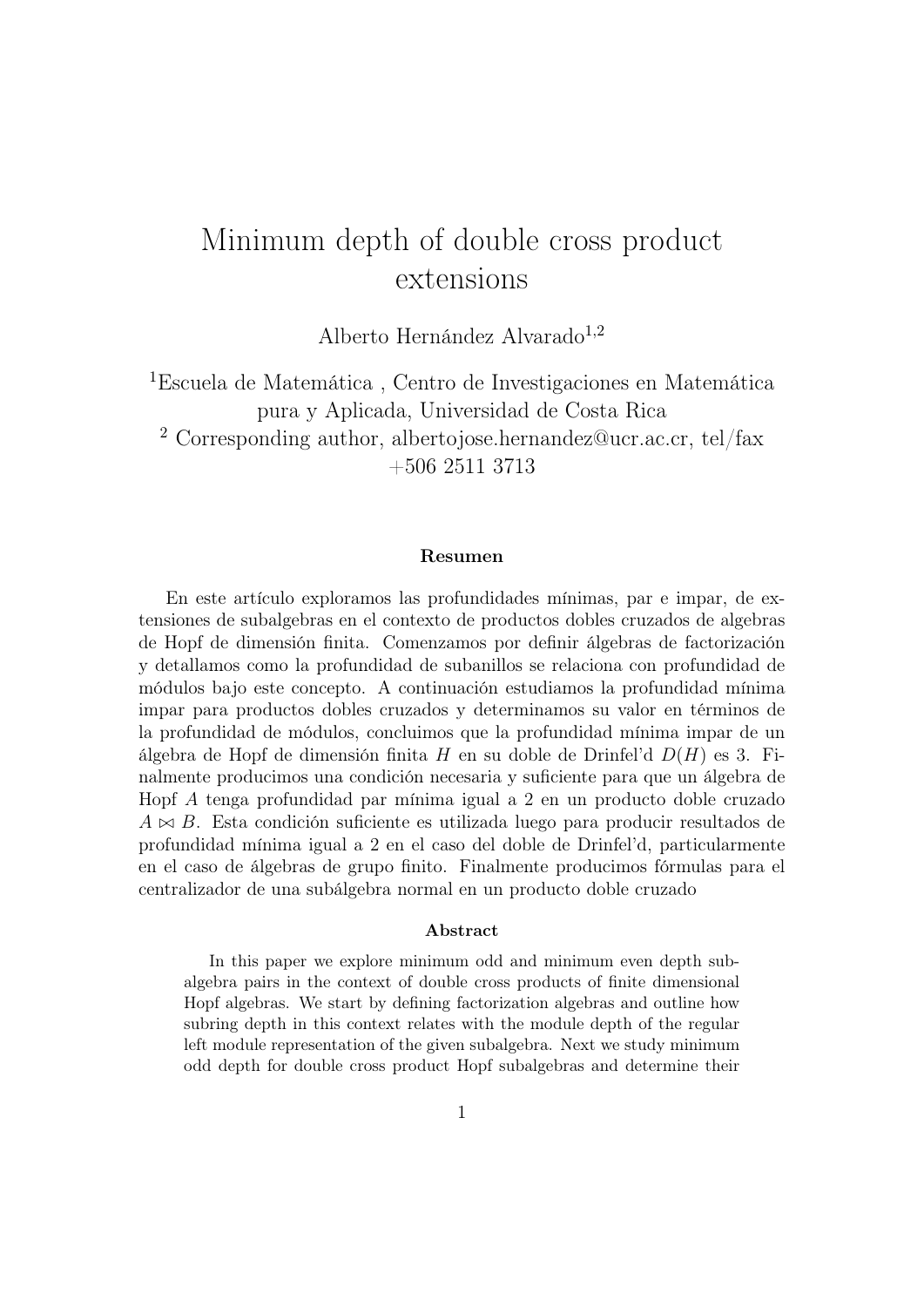value in terms of their related module depth, we conclude that minimum odd depth of a Hopf subalgebra H in its Drinfel'd double  $D(H)$  is 3. Finally we produce a necessary and sufficient condition for depth 2 of a Hopf subalgebra A in a double cross product  $A \bowtie B$ . This sufficient condition is then used to prove results regarding minimum depth 2 in Drinfel'd double Hopf subalgebras, particularly in the case of finite Group Hopf algebras. Lastly we provide formulas for the centralizer of a normal Hopf subalgebra in a double cross product scenario.

Key words: Subring depth, Hopf subalgebras, Double cross product Hopf algebras, Drinfel'd double, normality.

Mathematics subject classification: 16S40, 16E99, 16T20

## 1 Introduction and preliminaries

The study of ring extensions and in particular finite dimensional algebra extensions has been central in the development of abstract algebra for the grater part of the last hundred years. The concept of depth of a ring extension can be traced back to 1968 to Hirata' s work generalizing certain aspects of Morita theory [16]. This work was followed by Sugano in [30], and others throughout the nineteen seventies and the nineteen eighties such as [31], [27] and [29]

In 1972 W. Singer introduced the idea of a matched pair of Hopf algebras in the connected case [28], this was extended by Takeuchi [32] in the early nineteen eighties by considering the non connected case. Both these works set the basis for the study of double cross products of Hopf algebras that was brought forward by S. Majid and others [25], starting from the early nineteen nineties.

More recently in the early two thousands the idea of depth of a ring extension was further studied in the context of Galois coring structures [17], and to characterize structure properties involving self duality, Forbenius extensions and normality such as in [20], [6] and [22]. Moreover, a fair amount of research regarding combinatorial aspects of finite group extensions has been done recently as well, we point out [3] and [2]. Other interesting results may be found in [7], [8], [9] and [10]. Again, in recent years, the study of depth in the context of finite dimensional Hopf algebra extensions has been developed, for example [3], [11], [12], [13], [14], [18], [21] and others. Is in the spirit of the latter that we develop the work presented here, in the context of extensions of finite dimensional Hopf algebras in double cross products of Hopf algebras.

Throughout this paper all rings  $R$  and algebras  $A$  are associative with unit, all algebras are finite dimensional over a field  $k$  of characteristic zero. All modules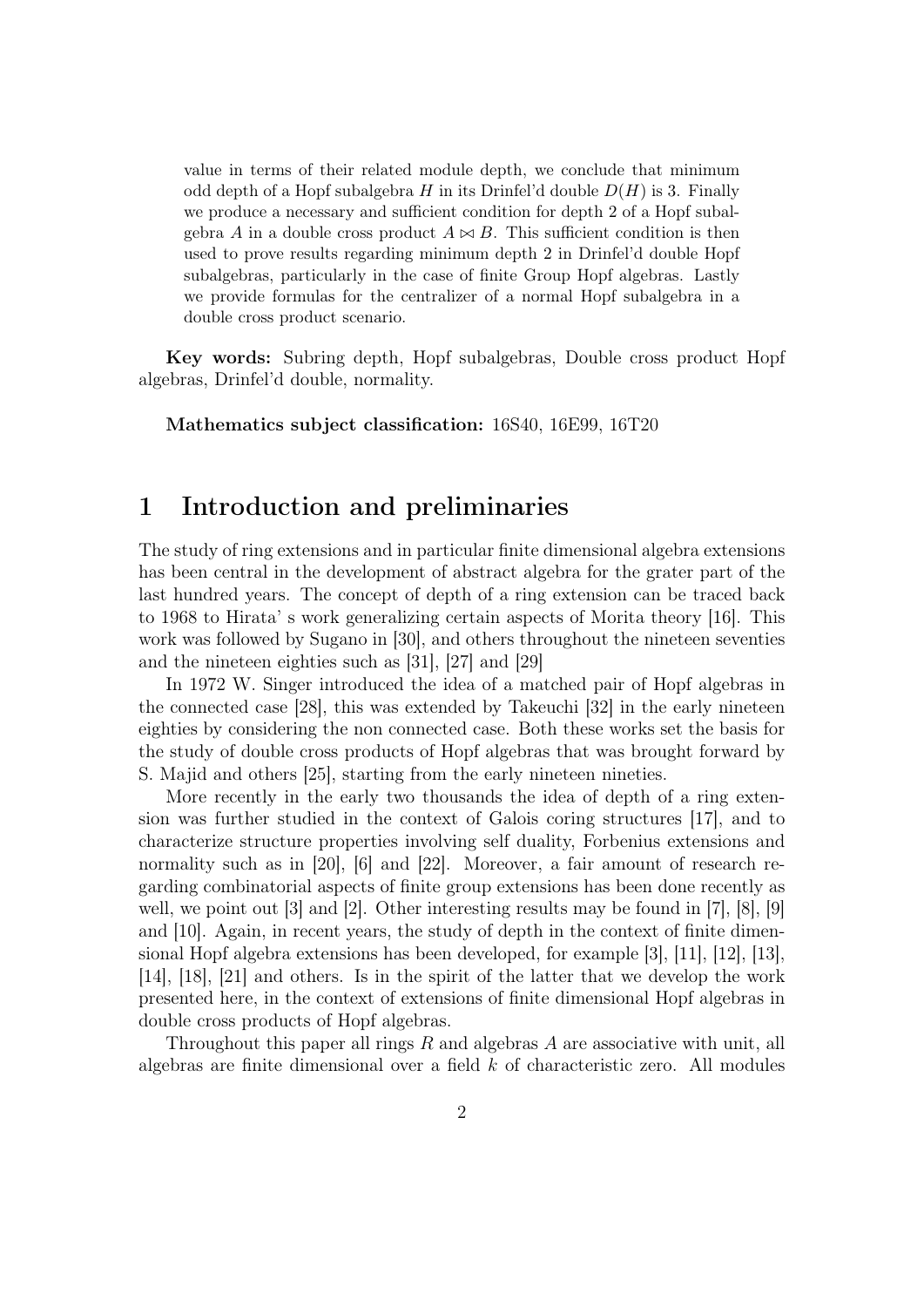M are finite dimensional as well. All subring pairs  $S \subseteq R$  satisfy  $1_S = 1_R$  and we denote the extension as  $S \hookrightarrow R$ .

The paper is organized as follows: In Subsection (1.1) preliminaries on the concept of depth will be reviewed. Mainly definitions on subring depth, the concept of module depth in a tensor category and some results that will be of interest further into this study. Other concepts will be introduced when needed.

Section (2) deals with the concept of an algebra extension that factorizes as a tensor product of two subalgebras. We adapt the concept of subring depth to this scenario and prove two preliminary results on depth of an extension of an algebra in a factorization algebra in Theorems  $(2.1)$ ,  $(2.2)$  and Corollary  $(2.3)$ . Example  $(2.4)$  reviews the case of the minimum depth of a Hopf algebra H in its smash product with and  $H$ -module algebra  $A$ , in particular the case of the Heisenberg double  $\mathcal{H}(H)$  of a finite dimensional Hopf algebra, which motivates the next two sections.

Section (3) deals with the definitions of double cross products as factorization algebras in Propositions (3.1) and (3.2) and explores minimum odd depth for this cases in Theorems (3.3) and (3.5).

Section (4) contains our main result in the form of Theorem (4.1). Our result establishes a necessary and sufficient condition for minimum even depth to be less or equal to 2 in the case of double cross product extensions of Hopf algebras. This sufficient condition is then used to prove particular cases for Drinfel'd double extensions in the case of finite group algebras in Corollary (4.2) and to provide formulas for the centralizer of a Hopf subalgebra in the case of a depth two double cross product extension in Proposition (4.4) and Corollary (4.5).

#### 1.1 Preliminaries on Depth

Let R be a ring and M and N two left (or right) R-modules. We say M is similar to N as an R module if there are positive integers p and q such that  $M|pN$  and  $N|qM$ , where  $nV$  means  $\bigoplus^n V$  for every n and every R module V and  $M|pN$  means that M is a direct summand of pN or equivalently that  $M \otimes * \cong pN$ , in this case we denote the similarity as  $M \sim N$ . Notice that this similarity is compatible with induction and restriction functors on  $_R\mathcal{M}$ , for if  $R \hookrightarrow L$  is an extension of R and K is an right L module then  $M \sim N$  as R modules implies  $M \otimes_R K \sim N \otimes_R K$ as right L modules. Moreover, if  $S \hookrightarrow R$  is a subring then  $M \sim N$  as R modules implies  $M \sim N$  as S modules.

Consider now a ring extension  $B \hookrightarrow A$ . Let  $n \geq 1$ , by  $A^{\otimes_B(n)}$  we mean  $A \otimes_B A \otimes_B \cdots \otimes_B A$  *n* times, and define  $A^{\otimes_B(0)}$  to be B. Notice that for  $n \geq 1$  $A^{\otimes_B(n)}$  has a natural X-Y-bimodule structure where  $X, Y \in \{A, B\}$  and for  $n = 0$ we get a B-B-bimodule structure.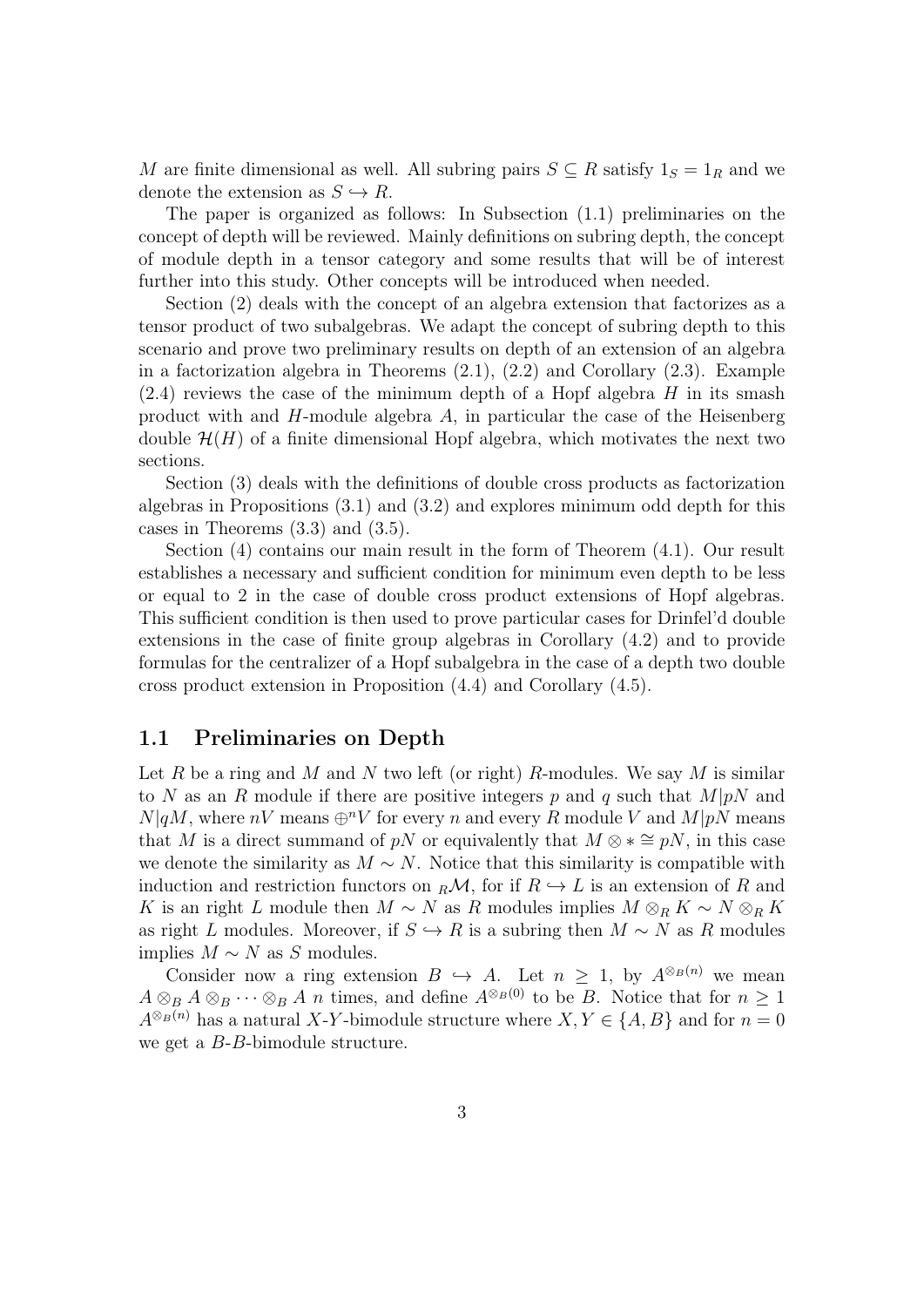**Definition 1.1.** Let  $B \hookrightarrow A$  be a ring extension, we say B has:

- 1. Minimum odd depth 2n +1, denoted  $d(B, A) = 2n + 1$ , if  $A^{\otimes_B(n+1)} \sim$  $A^{\otimes_B(n)}$  as B-B modules for  $n \geq 0$ .
- 2. Minimum even depth 2n, denoted  $d(B,A) = 2n$ , if  $A^{\otimes_B(n+1)} \sim A^{\otimes_B(n)}$  as either B-A or A-B modules for for  $n > 1$ .

Notice that by the observation made above, one has that for all  $n \geq 0$   $d(B, A)$ 2n implies  $d(B, A) = 2n+1$  by module restriction, and that for all  $m \geq 1$   $d(A, B) =$  $2m + 1$  implies  $d(B, A) = 2m + 2$  for all m by module induction. Hence we are only interested in the minimum values for which any of these relations is satisfied. In case there is no such minimum value we say the extension has infinite depth.

A third type of subring depth called **H-depth** denoted by  $d_h(B, A) = 2n - 1$  if  $A^{\otimes_B(n+1)} \sim A^{\otimes_B(n)}$  as A-A modules for  $n \ge 1$  was introduced by Kadison in [19] as a continuation of the study of  $H$  - separable extensions introduced by Hirata, where such extensions are exactly the ones satisfying  $d_h(B, A) = 1$ . For the purposes of this paper we will restrict our study to minimum odd and even depth only. In particular the cases  $d(B, A) \leq 3$  and  $d(A, B) \leq 2$ .

Let  $B \hookrightarrow A$  be a ring extension,  $R = A^B$  the centralizer and  $T = (A \otimes_B A)^B$ the B central tensor square. It is shown in [17][Section 5] that  $d(A, B) \le 2$  implies a Galois A-coring structure in  $A \otimes_R T$  in the sense of [5]. Further more it is also shown in [17] that if the extension  $B \hookrightarrow A$  is Hopf Galois for a given finite dimensional Hopf algebra H then  $d(B, A) \leq 2$ .

Let  $R \leftrightarrow H$  be a finite dimensional Hopf algebra extension. Define their quotient module Q as  $H/R^+H$  where  $R^+ = \text{ker}\epsilon \cap R$  where  $\epsilon$  denotes de counit of H. Suppose that R is a normal Hopf subalgebra of H, one can easily show that the extension  $R \hookrightarrow H$  is Q-Galois and therefore  $d(R, H) \leq 2$ . The converse happens to be true as well and the details can be found in [3][Theorem 2.10]. Hence, the following result holds:

**Theorem 1.2.** Let  $R \hookrightarrow H$  be a finite dimensional Hopf algebra pair. Then R is a normal Hopf subalgebra of H if and only if

$$
d(R, H) \le 2
$$

Now we consider again a  $k$  algebra  $A$  and an  $A$ -module  $M$ . Recall that the n-th truncated tensor algebra of M in  $_A\mathcal{M}$  is defined as

$$
T_n(M) = \bigoplus_{i=1}^n M^{\otimes (n)} \quad \text{and} \quad T_0(M) = k
$$

We then define the **module depth** of M in  $_A\mathcal{M}$  as  $d(M, _A\mathcal{M}) = n$  if and only if  $T_n(M) \sim T_{n+1}(M)$ . In case M is an A-module coalgebra (a coalgebra in the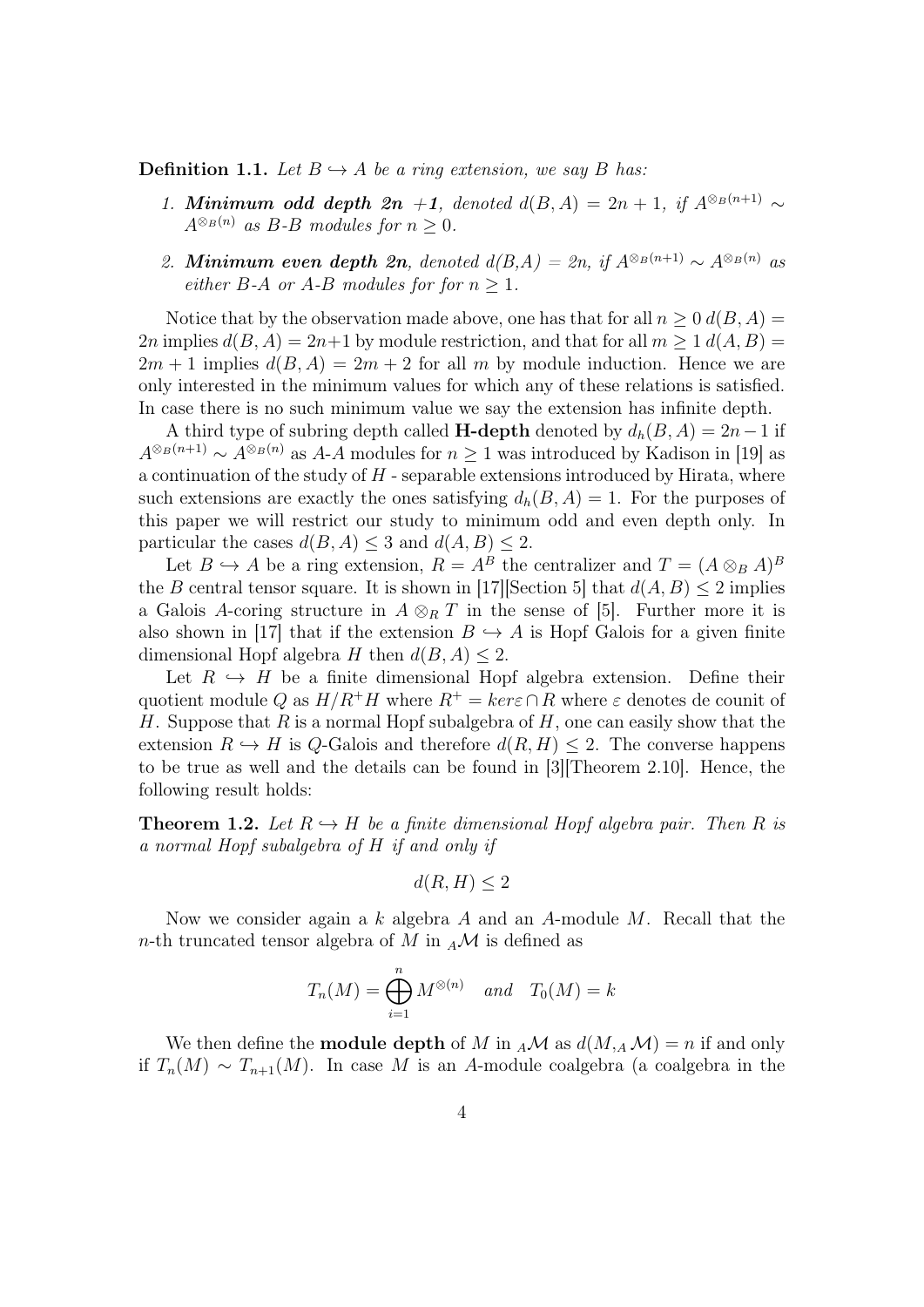category of A modules) then  $d(M, _A\mathcal{M}) = n$  if and only if  $M^{\otimes (n)} \sim M^{\otimes (n+1)}$  [18], [12].

We point out that an A-module M has module depth  $n$  if and only if it satisfies a polynomial equation  $p(M) = q(M)$  in the representation ring of A. In this case p and q are polynomials of degree at most  $n + 1$  with integer coefficients. A brief proof of this can be found in [11]. For this reason we say that a module  $M$  has finite module depth in  $_A\mathcal{M}$  if and only if it is an algebraic element in the representation ring of A.

Finally, we would like to mention that in the case of Hopf subalgera extensions  $R \hookrightarrow H$  there is a way to link subalgebra depth with module depth. The reader will find a proof of the following in [18] [Example 5.2]:

**Theorem 1.3.** Let  $R \hookrightarrow H$  a Hopf subalgebra pair. Consider their quotient module Q, then the minimum depth of the extension satisfies:

$$
2d(Q_{,R}\mathcal{M}) + 1 \le d(R, H) \le 2d(Q_{,R}\mathcal{M}) + 2
$$

### 2 Depth of factorization algebra extensions

Let  $A$  and  $B$  be two finite dimensional algebras. Consider the following map:

$$
\psi: B \otimes A \longrightarrow A \otimes B \quad ; \quad b \otimes a \longmapsto a_{\alpha} \otimes b^{\alpha}
$$

such that

$$
\psi(1_B \otimes a) = a \otimes 1_B, \quad \psi(b \otimes 1_A) = 1_A \otimes b
$$

for all  $a \in A$  and  $b \in B$ . Moreover suppose  $\psi$  satisfies the following commutative octagon for all  $a, d \in A$ , and all  $b, c \in B$ :

$$
(ad_{\alpha})_{\beta} \otimes b^{\beta} c^{\alpha} = a_{\beta} d_{\alpha} \otimes (b^{\beta} c)^{\alpha} \tag{1}
$$

We call  $\psi$  a factorization of A and B and  $A \otimes_{\psi} B$  a factorization algebra of A and B, a unital associative algebra with product

$$
(a \otimes b)(c \otimes d) = a\psi(b \otimes c)d = ac_{\alpha} \otimes b^{\alpha}d \qquad (2)
$$

where  $a, c \in A$ ,  $b, d \in B$  and the unit element is  $1_A \otimes 1_B$ . Besides A and B are  $A \otimes_{\psi} B$  subalgebras via the inclusions  $A \hookrightarrow A \otimes_{\psi} 1_B$  and  $B \hookrightarrow 1_A \otimes_{\psi} B$ .

Factorization algebras are ubiquitous: Setting  $\psi(b\otimes a)=a\otimes b$  yields the tensor algebra  $A \otimes B$ . If H is a Hopf algebra and A a left H-module algebra satisfying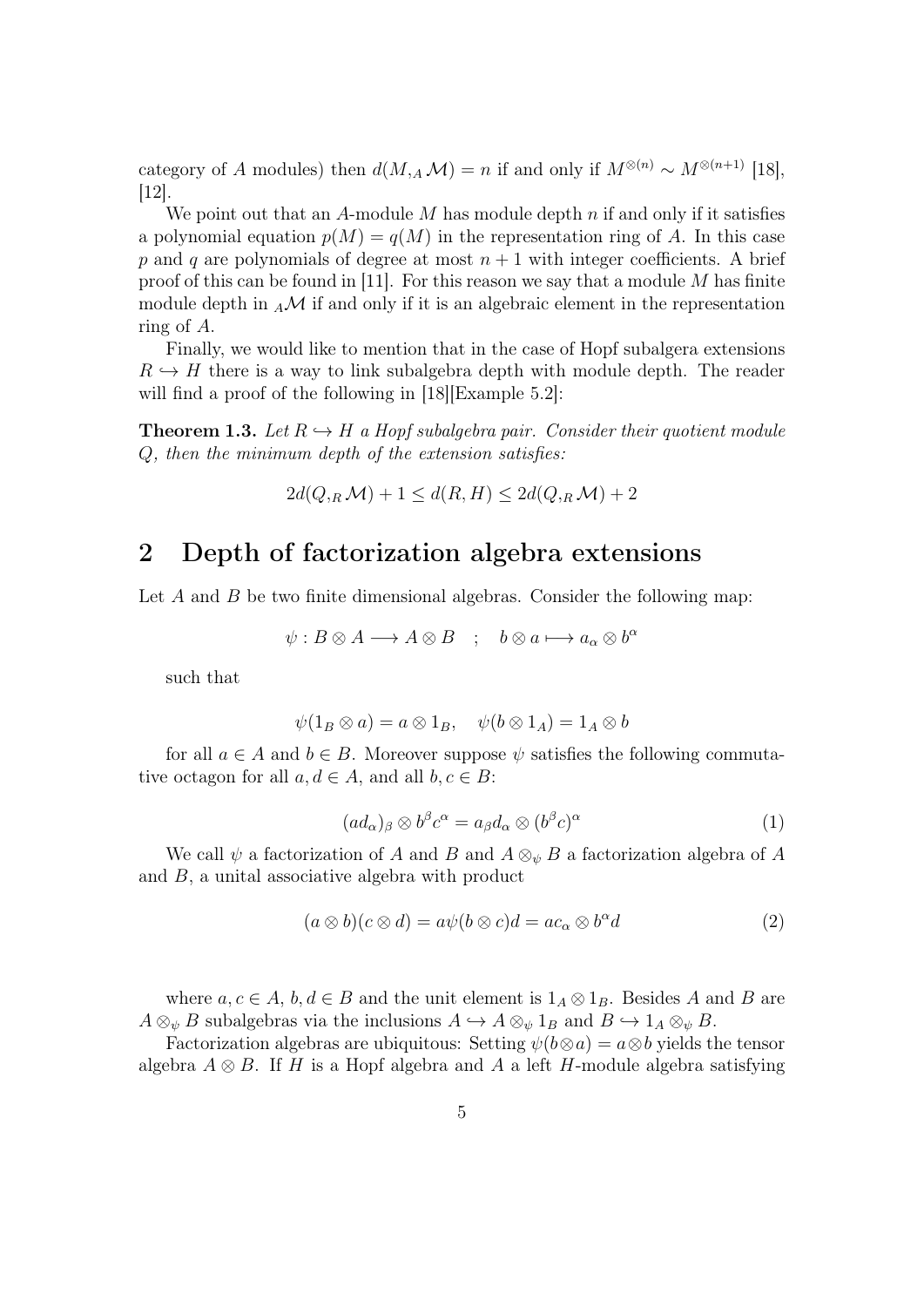$h \cdot (ab) = (h_1 \cdot a)(h_2 \cdot b), h \cdot 1_A = \varepsilon(h)1_A$  for all  $h \in H$  and  $a, b \in A$ , define  $\psi : H \otimes A; \quad h \otimes a \longmapsto h_1 \cdot a \otimes h_2$  then the product becomes  $(a \otimes h)(b \otimes g) =$  $a\psi(h\otimes b)g = a(h_1 \cdot b \otimes h_2)g = ah_1 \cdot b \otimes h_2g$ . It is a routine exercise to verify that  $A \otimes_{\psi} H$  is a factorization algebra and that  $A \otimes_{\psi} H = A \# H$  is the smash product of A and H. Double cross products of Hopf algebras are also examples of factorization algebras, we will study them further in Section (3).

Now let  $A \otimes_{\psi} B$  be a factorization algebra via  $\psi : B \otimes A \longmapsto A \otimes B$ . For the sake of brevity we will denote it  $S_{\psi} = A \otimes_{\psi} B$  for the rest of this Section. We point out that due to multiplication in  $S_{\psi}$  and the fact that both A and B are subalgebras of  $S_{\psi}$  we get that for every  $n \geq 1$ ,  $S_{\psi}^{\otimes B(n)} \in S_{\psi} \mathcal{M}_{S_{\psi}}$  in the following way:

$$
(a \otimes_{\psi} b)(a_1 \otimes b_1 \otimes_{B} \cdots \otimes_{B} a_n \otimes b_n)(c \otimes_{\psi} d) =
$$
  
=  $a\psi(b \otimes a_1)b_1 \otimes_{B} \cdots \otimes_{B} a_n\psi(b_n \otimes c)d =$   
=  $aa_{1\alpha} \otimes b^{\alpha}b_1 \otimes_{B} \cdots \otimes_{B} a_n c_{\alpha} \otimes b_n^{\alpha} d$  (3)

The same condition holds for  $S_{\psi}$  as either left or right B module via subalgebra restriction. In this case we can assume  $n \geq 0$  and define  $S_{\psi}^{\otimes_B(0)} = B$ . This allows us to consider the following isomorphism:

**Theorem 2.1.** Let A and B be algebras,  $\psi : B \otimes A \longrightarrow A \otimes B$  a factorization and  $S_{\psi}$  the corresponding factorization algebra. Then:

$$
S_{\psi}^{\otimes_B(n)} \cong A^{\otimes (n)} \otimes B \tag{4}
$$

as X-Y-bimodules, with  $X,Y \in \{S_{\psi}, B\}$  for  $n \geq 1$  and as B-B-bimodules for  $n \geq 0$ .

*Proof.* First notice that for  $n = 1$ ,  $A \otimes_{\psi} B \cong A \otimes B$  via  $a \otimes_{\psi} b \longmapsto a \otimes b$ , since  $A \otimes_{\psi} B$  is an algebra and multiplication is well defined.

Now, for every  $n > 1$ ,  $(A \otimes_{\psi} B)^{\otimes_B (n)} \cong (A \otimes_{\psi} B)^{\otimes_B (n-1)} \otimes_B (A \otimes_{\psi} B)$ . By induction on *n* and using that  $B \otimes_B A \cong A$  one gets:

$$
(A \otimes_{\psi} B)^{\otimes_B (n-1)} \otimes_B A \otimes_{\psi} B \cong A^{\otimes_B (n-1)} \otimes B \otimes_B A \otimes B
$$
  

$$
\cong A^{\otimes (n-1)} \otimes A \otimes B \cong A^{\otimes (n)} \otimes B
$$
 (5)

Finally for  $n = 0$  we get  $S_{\psi}^{\otimes_B(0)} = B \cong k \otimes B \cong A^{\otimes(0)} \otimes B$  as B-B bimodules.  $\Box$ 

Recall that a Krull-Schmidt category is a generalization of categories where the Krull-Schmidt Theorem holds. They are additive categories such that each object decomposes into a finite direct sum of indecomposable objects having local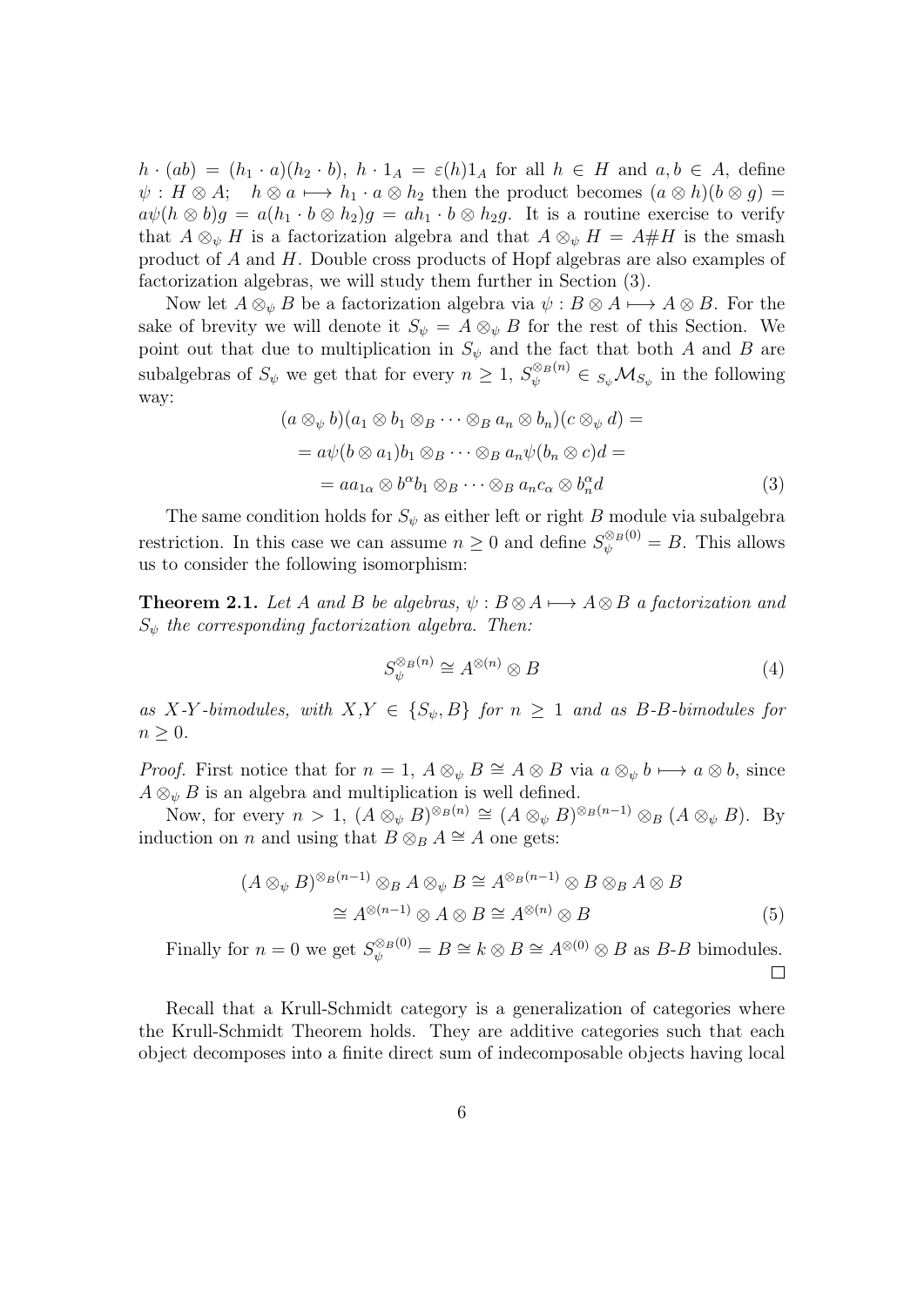endomorphism rings, also this decompositions are unique in a categorical sense. For example categories of modules having finite composition length are Krull-Schmidt.

Theorem (2.1) in the context of a Krull-Schmidt category, allows us relate subalgebra depth in a factorization algebra with module depth in the finite tensor category of finite dimensional left B-modules. In turn this will allow us to compute minimum odd depth values in the case of Smash Product algebras and Drinfel'd Double Hopf algebras at the end of this Section as well as in Section (3). The next Theorem and its Corollary provide this connection and they mirror [18][Equation 21] and [12][Equation 21].

**Theorem 2.2.** Let  $A \otimes_{\psi} B$  be a factorisation algebra with  ${}_B\mathcal{M}_B$  a Krull-Schmidt category, and  $A \in_B \mathcal{M}$  Then the minimum odd depth of the extension satisfies:

$$
d(B, S_{\psi}) \le 2d(A, B \mathcal{M}) + 1 \tag{6}
$$

*Proof.* Let  $d(A_B \mathcal{M}_B) = n$ . Since  ${}_B\mathcal{M}_B$  is a Krull-Schmidt category, standard face and degeneracy functors imply  $A^{\otimes_B(m)}|A^{\otimes_B(m+1)}$  for  $m \geq 0$ . Then  $T_n(A) \sim$  $T_{n+1}(A)$  implies  $A^{\otimes (n+1)} \sim A^{\otimes (n)}$ . Tensoring on the right by  $(- \otimes B)$  one gets  $A^{\otimes (n+1)} \otimes B \sim A^{\otimes (n)} \otimes B$ . By Theorem (2.1) this is equivalent to  $(A \otimes_{\psi} B)^{\otimes_B (n+1)} \sim$  $(A \otimes_{\psi} B)^{\otimes_B (n)}$ . This by definition is  $d(B, S_{\psi}) \leq 2n + 1$ .  $\Box$ 

Recall that B is a bialgebra if it is both an algebra and a coalgebra such that the coalgebra morphisms are algebra maps, i.e. B is a coalgebra in the category of k algebras. This means that the counit  $\varepsilon : B \longrightarrow k$  is an algebra map that splits the coproduct:  $(\varepsilon \otimes id) \circ \Delta = (id \otimes \varepsilon) \circ \Delta = id$ . Via the counit the ground field k becomes a trivial B module via  $b \cdot k = \varepsilon(b)k$ . Hence, a k vector space V becomes a right B-module via :  $V \cong V \otimes k$ .

**Corollary 2.3.** Let B be a bialgebra. Then the inequality in Theorem  $(2.2)$  becomes an equality.

*Proof.* Let B be a bialgebra, since k becomes a B-module via the counit of B, tensoring by  $-\otimes_B k$  or  $k\otimes_B -$  is a morphism of B modules. Let  $d(B, S_{\psi}) = 2n+1$ , then by definition  $S_{\psi}^{\otimes_B(n)} \sim S_{\psi}^{\otimes_B(n+1)}$  $\psi_{\psi}^{\otimes_B(n+1)}$  as B-B bimodules, and by the isomorphism in Theorem (2.1) this implies  $A^{\otimes (n)} \otimes B \sim A^{\otimes (n+1)} \otimes B$ , then it suffices to tensor on the right by  $(-\otimes_B k)$  on both sides of the similarity to get  $A^{\otimes n+1} \sim A^{\otimes n}$  which in turn implies  $d(A, B, \mathcal{M}) \leq n$ .  $\Box$ 

Notice that assuming that  $A \in_B \mathcal{M}$  makes sense since the factorization algebras we are considering next all depend on this fact to be well defined. On the other hand this result says nothing about even depth since by no means one should expect A to be a right or left  $S_{\psi}$ -module.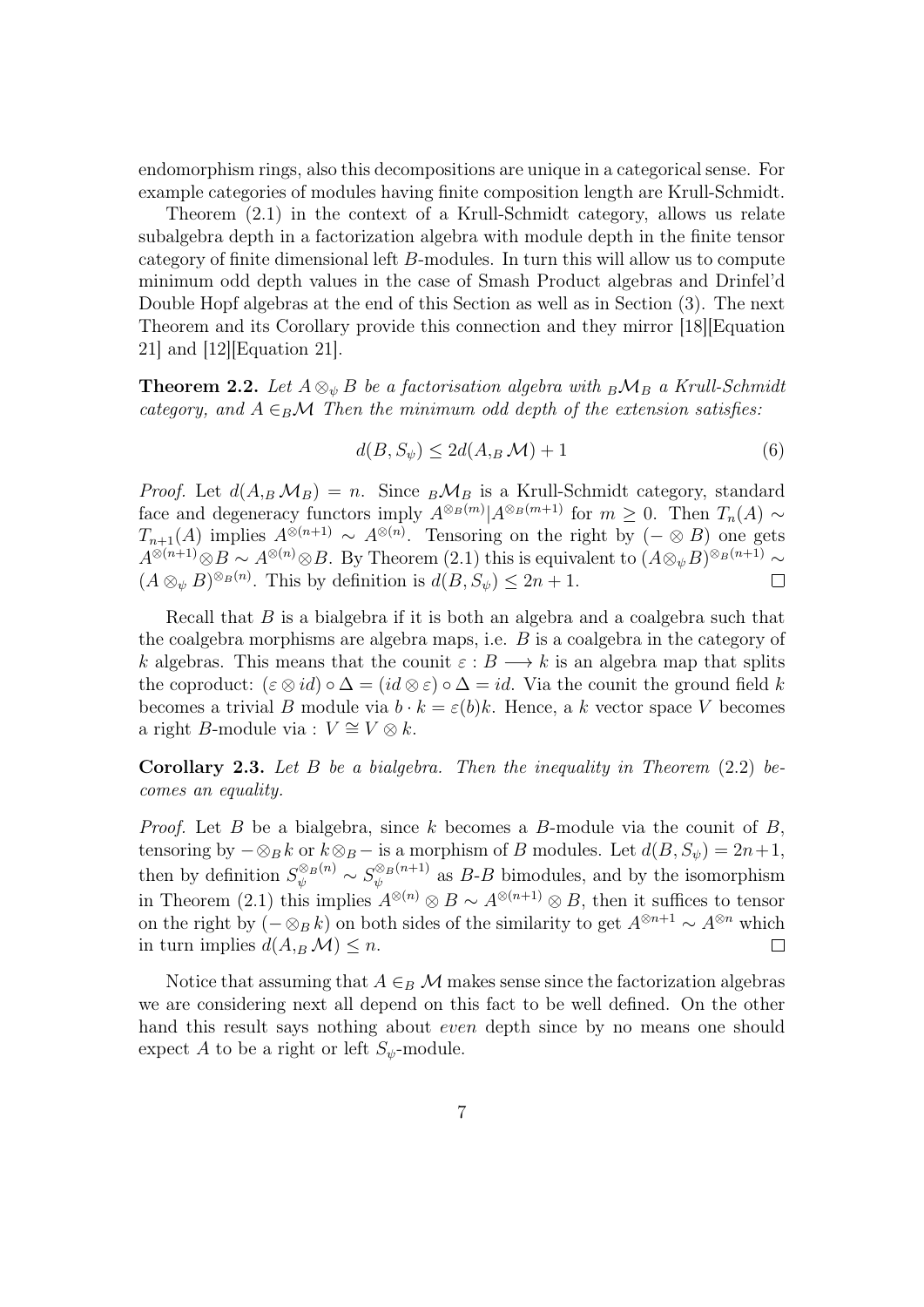Example 2.4. [12, Theorem 6.2] Let H be a Hopf algebra and A an H-module algebra, consider their smash product algebra  $A#H$  and the algebra extension  $H \hookrightarrow$  $A\#H$ . The extension satisfies:

$$
d(H, A \# H) = d(A, H \mathcal{M}) + 1
$$

Moreover, as a consequence of this one can show the following: Let  $dim_k(H) \geq 2$ and consider H<sup>\*</sup> as a H-module algebra via h  $\rightarrow$  f and their smash product H<sup>\*</sup>#H, also known as their Heisenberg double, then the extension  $H \hookrightarrow H^* \# H$  satisfies

$$
d(H, H^* \# H) = 3
$$

This follows since H is a factor H<sup>\*</sup>#H subalgebra and the fact that  $_{H^*}H \cong H^*_{H^*}$ and that minimum depth satisfies  $d(H^*, \mathcal{M}_{H^*}) = 1$ .

This example motivates the question of whether this result (or an equivalent one) can be attained for a more general class of extensions of Hopf algebras into factorization algebras. The next two Sections deal with this question in the context of the Drinfel'd double  $D(H)$  of a Hopf algebra and more generally in the case of the double cross product  $A \bowtie B$  of a matched pair of Hopf algebras A and B.

### 3 Double cross products and minimum odd depth

As we pointed out in the Introduction, the study of double cross products was started in the early seventies by W. Singer with the introduction of matched pairs of Hopf algebras satisfying certain module-comodule factorization conditions in the case of connected module categories, [28]. Later M. Takeuchi [32] furthered the study of matched pairs in the ungraded case, in particular, he aimed at describing natural properties of braided groups. Later S. Majid [25] studied bicrossed products as a means to construct self dual objects in the category of Hopf algebras primarily in the case of non commutative non cocommutative cases, in some sense motivated by the possibility to construct models for quantum gravity. We follow Majid's definition of double cross products as in [24].

Let A and B be two Hopf algebras such that A is a left B-module coalgebra and B a right A-module coalgebra. We say B and A are a matched pair  $[24]$ Definition 7.2.1] if there are coalgebra maps

$$
\alpha: B \otimes A \longrightarrow B
$$
;  $h \otimes k \longmapsto h \triangleleft k$  and  $\beta: B \otimes A \longrightarrow A$ ;  $h \otimes k \longmapsto h \triangleright k$ 

such that the following compatibility conditions hold:

$$
(hg) \triangleleft k = \sum (h \triangleleft (g_1 \triangleright k_1))(g_2 \triangleleft k_2); \quad 1_B \triangleleft k = \varepsilon_A(k)1_B \tag{7}
$$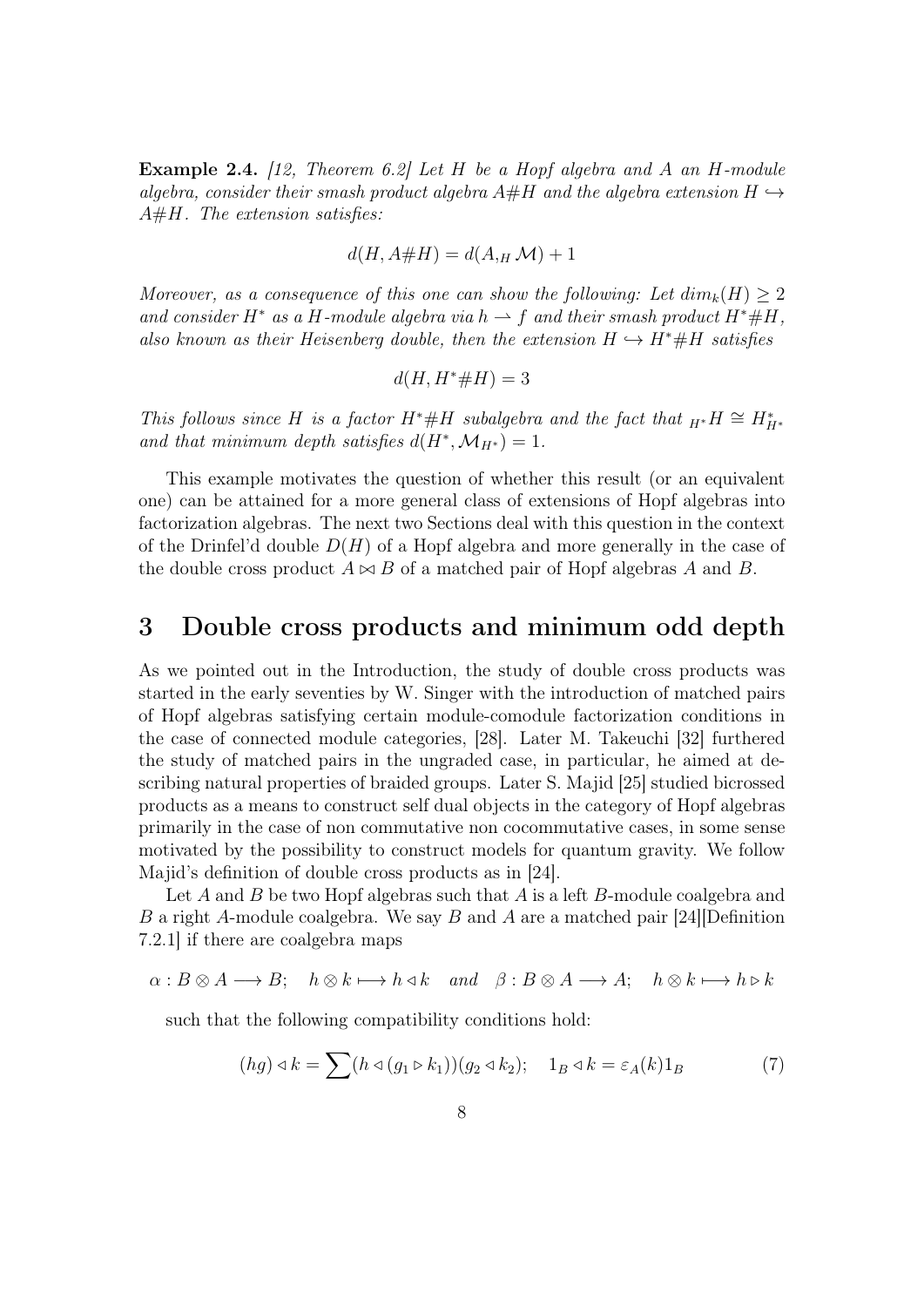and

$$
h \triangleright (kl) = \sum (h_1 \triangleright k_1)((h_2 \triangleleft k_2) \triangleright l); \quad h \triangleright 1_A = \varepsilon_B(h)1_A \tag{8}
$$

Define a product by

$$
(k \bowtie h)(l \bowtie g) = \sum k(h_1 \triangleright l_1) \bowtie (h_2 \triangleleft l_2)g \tag{9}
$$

the resulting algebra  $B \bowtie A$  is called the **double crossed product** of A and B [24, Theorem 7.2.2], and is a Hopf algebra with coproduct, counit and antipode given by

$$
\Delta(k \bowtie h) = k_1 \bowtie h_1 \otimes k_2 \bowtie h_2 \tag{10}
$$

$$
\varepsilon(k \otimes h) = \varepsilon_K(k)\varepsilon_H(h) \tag{11}
$$

$$
S(k \bowtie h) = (1_K \bowtie S_H(h))(S_K(k) \bowtie k)
$$
\n(12)

$$
= S_H(h_1) \triangleright S_K(k_1) \bowtie S_H(h_2) \triangleleft S_K(k_2)
$$

respectively.

The following are well known results and are cited here for the sake of completeness, they summarize the fact that Double Cross Products of Hopf algebras are exactly the Hopf algebras that factorize as the product of two Hopf subalgebras. The reader can refer to them in [24] and [25] as well as in [4].

#### Proposition 3.1. Double crossed products are factorisation algebras

The converse is also true:

Proposition 3.2. [24, Theorem 2.7.3] Suppose H is a Hopf algebra and L and A two sub-Hopf algebras, such that  $H \cong A \otimes_{\psi} L$  is a factorisation, then H is a double crossed product.

*Proof.* The multiplication  $m: L \otimes A \longrightarrow H$  defined by  $a \otimes l \longmapsto al$  is a bijection. This implies  $A \bigcap L = k$ . Then consider the map:

$$
\mu: L \otimes A \longrightarrow A \otimes L; \quad l \otimes a \longmapsto m^{-1}(la)
$$

then define

$$
\triangleright : L \otimes A \longrightarrow A; \quad l \triangleright a = ((\varepsilon_L \otimes Id) \circ \mu)(l \otimes a)
$$
  

$$
\triangleleft : L \otimes A \longrightarrow L; \quad l \triangleleft a = ((Id \otimes \varepsilon_A) \circ \mu)(l \otimes a)
$$

 $\Box$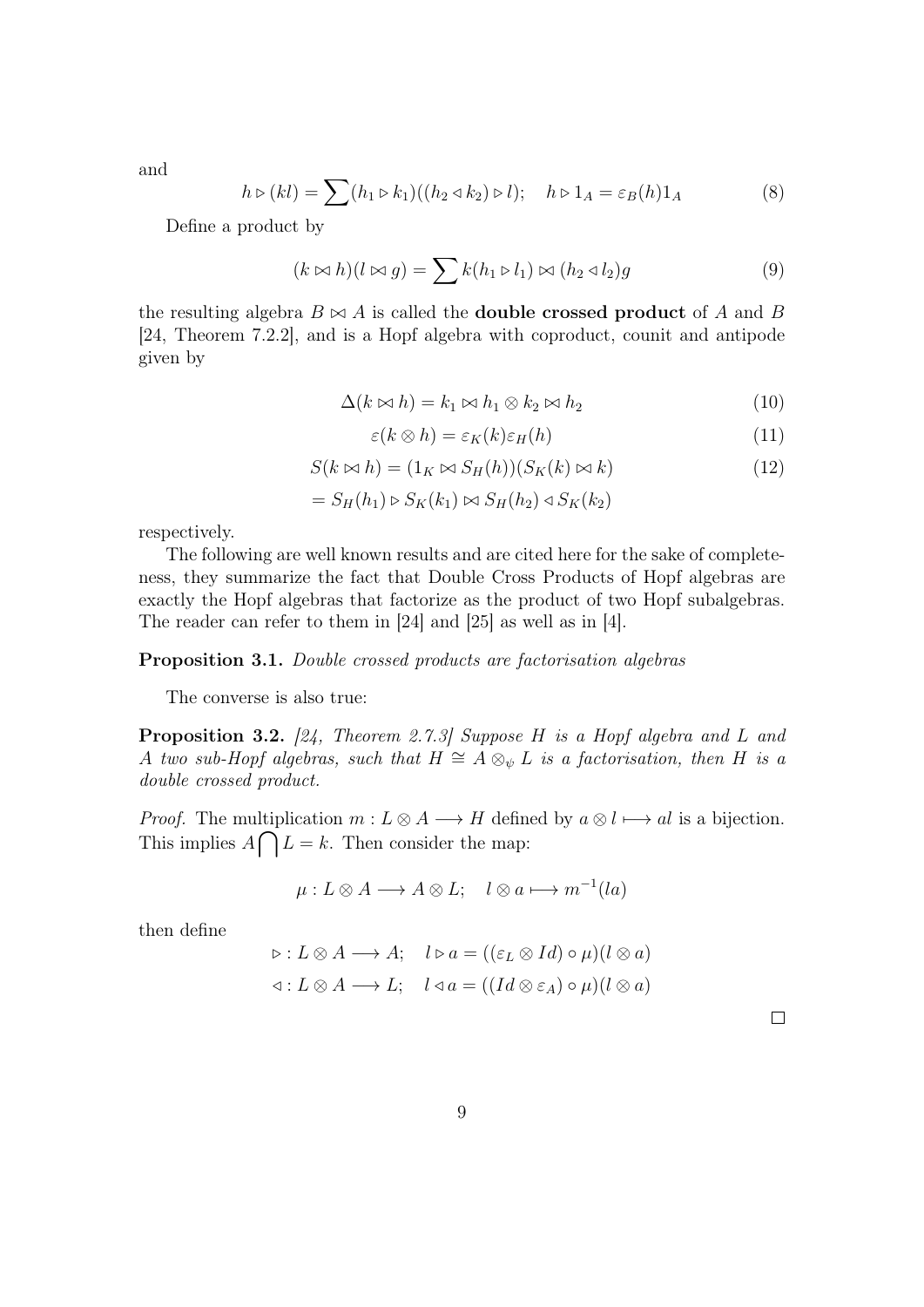We wrote the proof of this last Proposition since it allows us to construct examples such as Example (3.4).

Now, let  $H$  be any Hopf algebra with bijective antipode  $S$  with composition inverse  $\overline{S}$ . Let  $S^*$  be the bijective antipode of  $H^*$  and  $\overline{S^*}$  its composition inverse, then H is a right  $H^{*cop}$ -module coalgebra via

$$
h \leftharpoonup f = \sum \overline{S^*}(f_2) \rightharpoonup h \leftharpoonup f_1
$$

and H<sup>∗</sup> is a left H-module coalgebra via

$$
h \longrightarrow f = \sum h_1 \longrightarrow f \longrightarrow \overline{S}(h_2)
$$

see [26][Chapter 10] for details on this actions. Define the Drinfel'd double of  $H$ ,  $D(H)$  as the double cross product  $H^{*cop} \bowtie H$  with product

$$
(f \bowtie h)(g \bowtie k) = \sum f(h_1 \rightarrow g_2) \bowtie (h_2 \rightarrow g_1)k
$$

The coproduct, counit and antipode are given by

$$
\Delta(f \bowtie h) = \sum (f_2 \bowtie h_1) \otimes (f_1 \bowtie h_2)
$$

$$
\varepsilon_{D(H)}(f \bowtie h) = \varepsilon_{H^*}(f)\varepsilon_H(h)
$$

and

$$
S_{D(H)}(f \bowtie h) = \sum (S(h_2) \rightarrow S(f_1)) \bowtie (f_2 \leftarrow S(h_1))
$$

respectively.

Since double crossed products of Hopf algebras are both factorization algebras and Hopf algebras Corollary (2.3) becomes:

**Proposition 3.3.** Let  $H$  and  $K$  be a matched pair of Hopf algebras and consider their double crossed product  $H \bowtie K$ , then the Hopf algebra extension  $H \hookrightarrow H \bowtie K$ satisfies

$$
d(H, H \bowtie K) = 2d(K, {}_H \mathcal{M}) + 1
$$

Example 3.4. Recall that two Hopf algebras A and B are said to be paired  $[25][1.4.3]$  if there is a bilinear map

$$
A \otimes B \longrightarrow k; a \otimes b \longmapsto \langle a, b \rangle
$$

Satisfying  $\langle ac, b \rangle = \langle a \otimes c, \Delta b \rangle$ ,  $\langle a, 1 \rangle = \varepsilon(a)$ ,  $\langle 1, b \rangle = \varepsilon(b)$  and  $\langle Sa, b \rangle = \langle a, Sb \rangle$ . We also say it is nondegenerate if and only if  $\langle a, b \rangle = 0$  for all  $b \in B$  implies  $a = 0$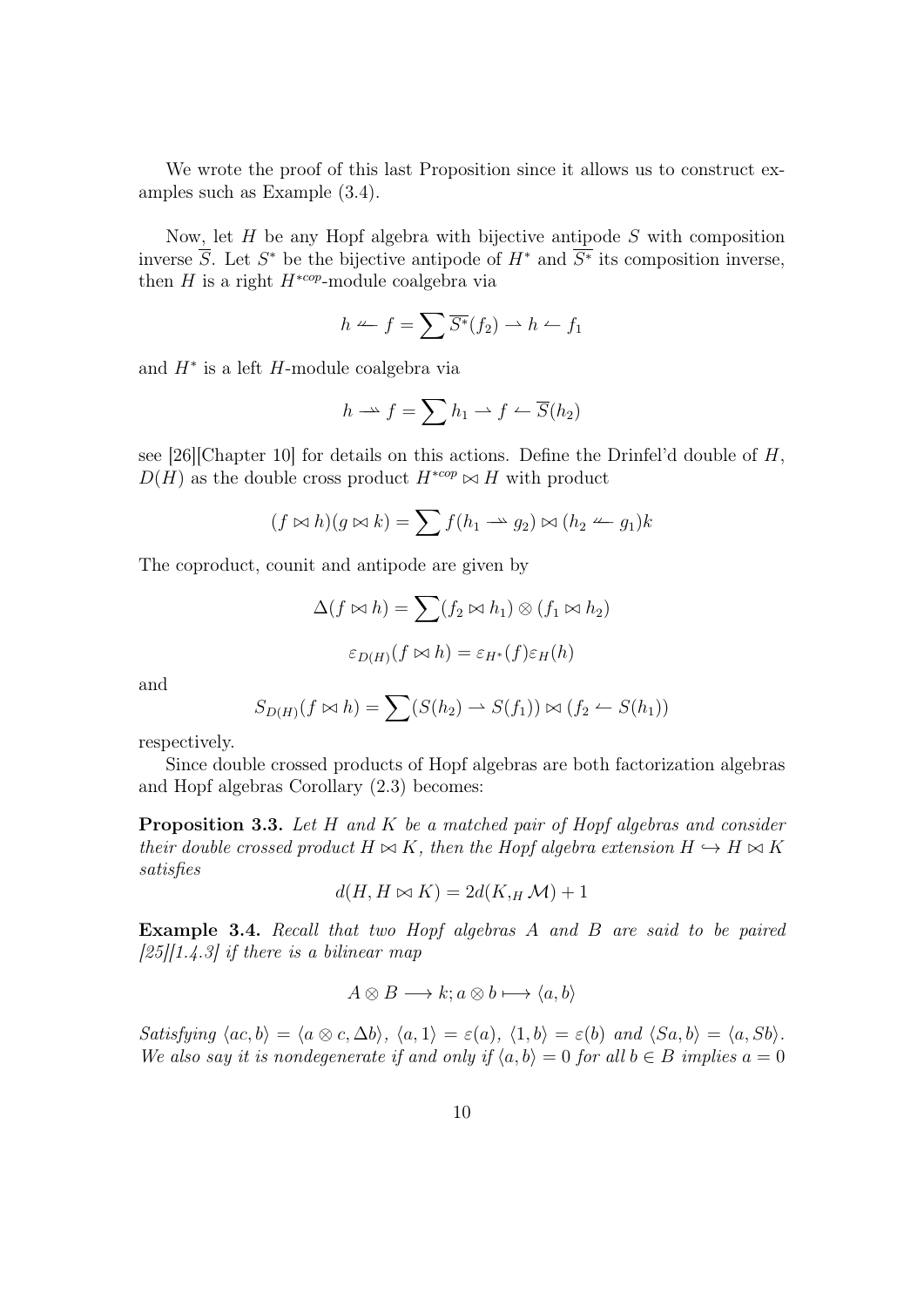and  $\langle a, b \rangle = 0$  for all  $a \in A$  implies  $b = 0$ . Assume now that A and B are paired and that  $\langle , \rangle$  is convolution invertible, define

$$
a \triangleleft b = \sum a_2 \langle a_1, b_1 \rangle^{-1} \langle a_3, b_2 \rangle
$$

$$
a \triangleright b = \sum b_2 \langle a, b_1 \rangle^{-1} \langle a_2, b_3 \rangle
$$

With this action we can endow  $A^{op} \bowtie B$  with a double cross product structure. Consider then H to be a finite dimensional Hopf algebra and

$$
\langle, \rangle : H \otimes H \longrightarrow k; h \otimes g \longmapsto \varepsilon(a)\varepsilon(b)
$$

then  $\langle \cdot \rangle$  satisfies the conditions above, is nodegenerate if and only if H is semisimple via Maschke's theorem and is convolution invertible via  $\langle , \rangle \langle , \rangle = \varepsilon$  Then  $H^{op} \bowtie H$  is a double cross product isomorphic to the tensor Hopf algebra  $H^{op} \otimes H$ , Proposition (3.2), and the minimum odd depth satisfies

$$
d(H, H^{op} \bowtie H) = 3
$$

Since  $d(H, H^{\text{op}}\mathcal{M}) = 1$ .

**Proposition 3.5.** Let H be a finite dimensional Hopf algebra of dimension  $m \geq 2$ and consider  $D(H) = H^{*cop} \bowtie H$  its Drinfel'd double. Then the minimum odd depth satisfies:

 $d(H, D(H)) = 3$ 

 $\Box$ 

Proof. The proof is analogous to the one in Example (2.4).

This result should not come as a surprise: Whenever  $H$  is cocommutative it is easy to show that its Drinfel'd double and its Heisenberg double are isomorphic as algebras and since given two isomorphic algebras A and B and an A-module M, module depth satisfies  $d(M, _{A}M) = d(M, _{B}M)$ , it is immediate that for cocommutative H, minimum odd depth is given by  $d(H, D(H)) = d(H, H^* \# H) = 3$ . But it is straightforward that depth does not depend on the cocommutativity of the coalgebra structure on H.

#### 4 Depth two

Consider a finite group algebra kG and its dual  $(kG)^* = k\langle p_x | x \in G \rangle$  where the  ${p_x}$  form the dual basis of G satisfying  $p_x(y) = \delta_{x,y}$  for all  $x, y \in G$ . This is an algebra via convolution product and the identity element is  $\varepsilon = \sum_{y \in G} p_y$ . It is easy to check that  $(kG)^*$  has a Hopf algebra structure given by

$$
\Delta^* p_x = \sum_{lk=x} p_l \otimes p_k
$$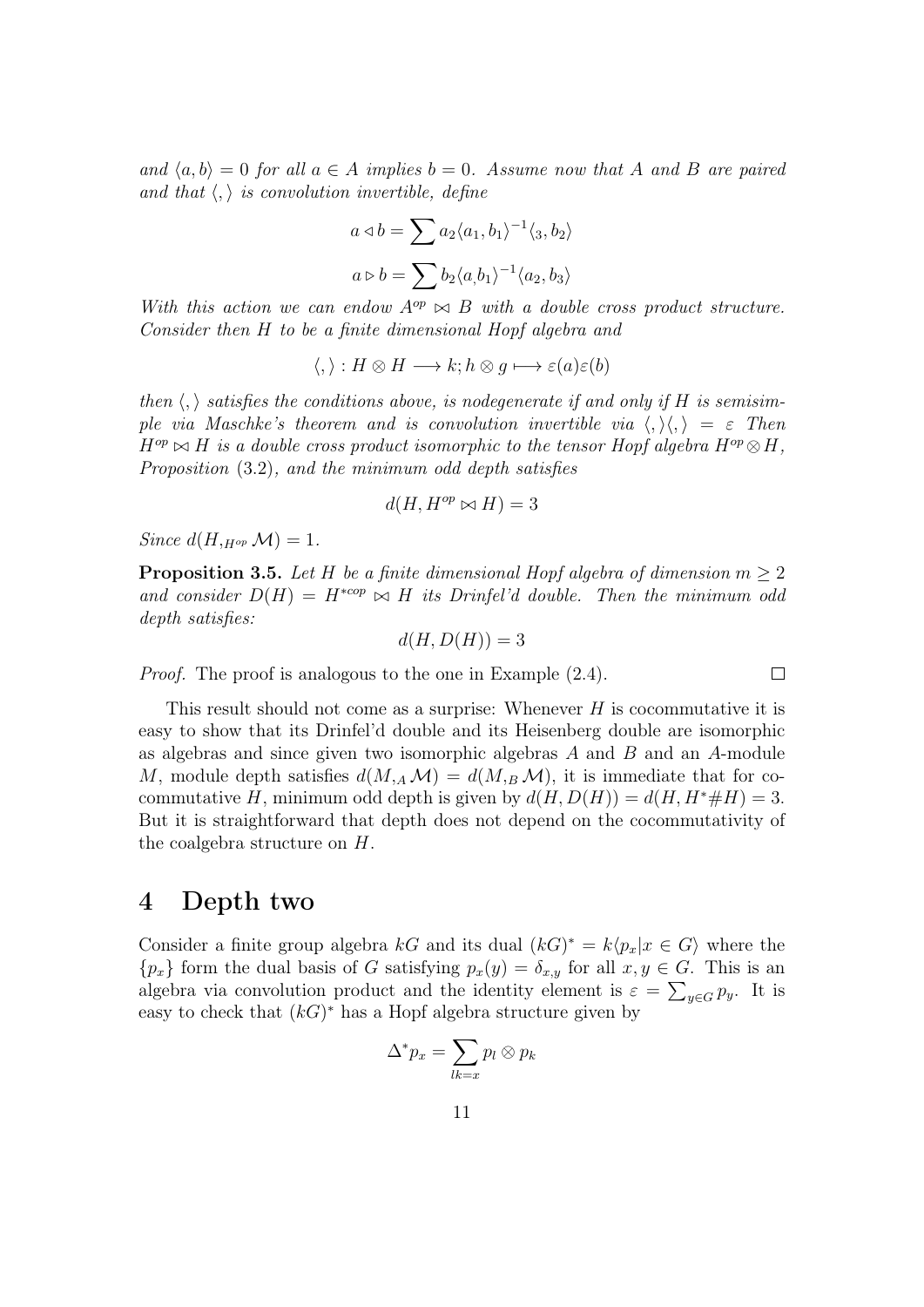$$
\varepsilon^*(p_x) = \delta_{x,1}
$$

And antipode  $S^*$ .

Consider then  $R = kG$  a finite group algebra and  $H = D(kG) = (kG)^{*cop} \bowtie kG$ its Drinfel'd double. Multiplication is given by

$$
(p_x \bowtie g)(p_y \bowtie k) = p_x p_{gyg^{-1}} \bowtie gk
$$

and the antipode is

$$
S(p_x \bowtie g) = (\varepsilon \bowtie g^{-1})(S^*p_x \bowtie e) = S^*p_{g^{-1}xg} \bowtie g^{-1}
$$

Let  $p_x = p_x \bowtie e \in (kG)^*$ , and  $p_y \bowtie g \in H$ . The right adjoint action of H on  $(kG)^*$  is given by

$$
S(p_y \bowtie g)_1(p_x \bowtie e)(p_y \bowtie g)_2 = \sum_{lk=y} S(p_l \bowtie g)(p_x \bowtie e)(p_k \bowtie g)
$$

a quick calculation and using the formulas above shows that the latter equals

$$
\sum_{lk=y} S^*(p_{g^{-1}lg}) p_{g_{-1}xg} p_{g^{-1}kg} \bowtie e
$$

A similar calculation shows that the left adjoint action of  $H$  on  $(kG)^*$  yields

$$
(p_y \bowtie g)_1 (p_x \bowtie e) S(p_y \bowtie g)_2 = \sum_{lk=y} p_l p_{gxg^{-1}} p_k \bowtie e
$$

and hence  $(kg)^*$  is H left and right ad stable and hence normal. As it is shown in Theorem (1.2) this implies then that

$$
d((kG)^*, H) \le 2
$$

We point out that this is true since the left coadjoint action of  $(kG)^*$  on  $kG$ given by  $\leftarrow$  is trivial on the generators:

$$
g \leftharpoonup p_x = g
$$

The following theorem tells us that this is in fact a necessary and sufficient condition for depth 2 in the more general case of double cross products:

**Theorem 4.1.** Let A, B be a matched pair of Hopf algebras and let  $H = A \bowtie B$ be their double cross product. Then  $d(A, H) \leq 2$  (Equivalently  $d(B, H) \leq 2$ )if and only if  $B \triangleleft A$  (Equivalently  $B \triangleright A$ ) is trivial.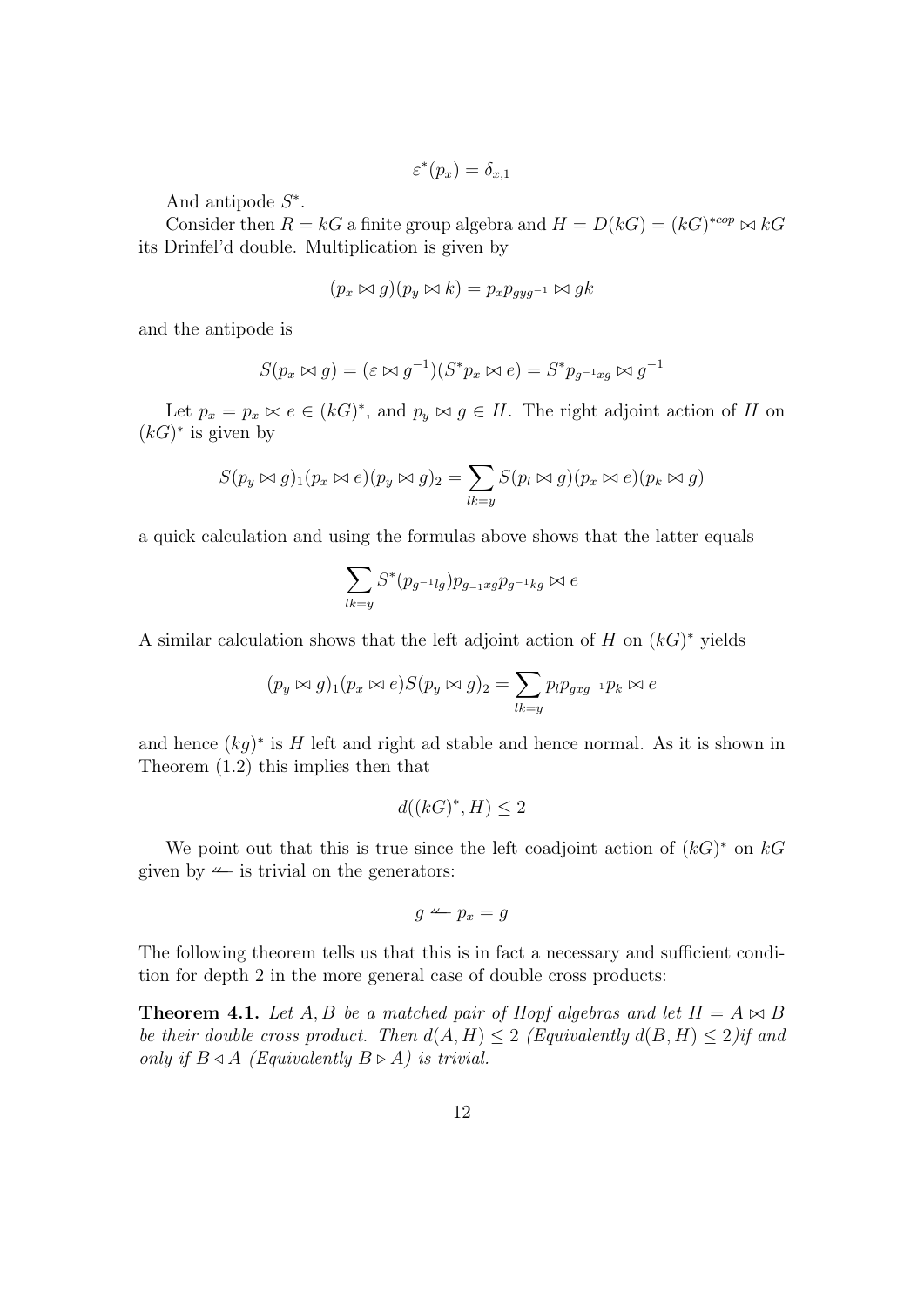*Proof.* Let  $A \bowtie B$  be a double cross product of Hopf algebras. Recall that an extension of finite dimensional Hopf algebras has depth  $\leq 2$  if and only if the extension is normal. Let  $a \bowtie 1_B \in A$  and  $h \bowtie g \in A \bowtie B$ . Consider the right adjoint action of  $A \bowtie B$  on A:

$$
S(h_1 \bowtie g_1)(a \bowtie 1_B)(h_2 \bowtie g_2) = (Sg_1 \bowtie Sh_1 \bowtie Sg_1 \triangleleft Sh_1)(a \bowtie 1_B)(h_2 \bowtie g_2)
$$
  
= ((Sg\_1 \bowtie Sh\_1)((Sg\_2 \triangleleft Sh\_2) \bowtie a\_1))(((Sg\_3 \triangleleft Sh\_3) \triangleleft a\_2) \bowtie h\_4)  

$$
\bowtie (((Sg_4 \triangleleft Sh_5) \triangleleft a_3) \triangleleft h_6)g_5
$$

 $\in$  A if and only if

 $(((Sq_4 \triangleleft Sh_5) \triangleleft a_3) \triangleleft h_6)q_5 = \lambda 1_B$ 

for some  $\lambda \in k$ .

Suppose that  $B \triangleleft A$  is trivial, then

$$
(((Sg_4 \triangleleft Sh_5) \triangleleft a_3) \triangleleft h_6)g_5 = Sg_4\varepsilon (Sh_5)\varepsilon (a_3)\varepsilon (h_5)g_5
$$

$$
= \varepsilon (g_4)\varepsilon (h_5)\varepsilon (a_3)1_B
$$

Take  $\lambda = \varepsilon(g_4)\varepsilon(h_5)\varepsilon(a_3)$ .

Now assume that

$$
(((Sg_4 \triangleleft Sh_5) \triangleleft a_3) \triangleleft h_6)g_5 = \lambda 1_B
$$

for some  $\lambda \in k$ . Without loss of generality we can assume  $h = 1_A$  so we obtain

 $(((Sa_4 \triangleleft Sh_5) \triangleleft a_3) \triangleleft h_6)q_5 = (Sg_3 \triangleleft a_3)q_4 = \lambda 1_B$ 

apply  $\varepsilon$  on both sides of the equation to obtain

$$
\varepsilon(g_3)\varepsilon(a_3)=\lambda
$$

Now let  $g \in B$  and  $a \in A$  since the antipode is bijective let  $g = Sh$ , then

$$
g \triangleleft a = Sh \triangleleft a = (Sh_1 \triangleleft a)h_2 Sh_3 = \varepsilon(Sh_1)\varepsilon(a)Sh_2 = Sh\varepsilon(a) = g\varepsilon(a)
$$

Then A is  $A \bowtie B$  right ad-stable if and only if  $B \triangleleft A$  is trivial. Consider now the left adjoint action of  $A \bowtie B$  on A. Then

$$
(h_1 \bowtie g_1)(a \bowtie 1_b)S(h_2 \bowtie g_2) \in A
$$

if and only if

$$
[(g_3 \triangleleft a_3) \triangleleft (Sg_5 \triangleright Sh_3)](Sg_6 \triangleleft Sh_4) = \lambda 1_B
$$

for some  $\lambda \in k$ . The rest of the proof mirrors what was done above and then A is left  $A \bowtie B$  ad stable if and only if  $B \triangleleft A$  is trivial, hence the extension is normal if and only if  $B \triangleleft A$  is trivial and  $d(A, A \bowtie B) \leq 2$  if and only if  $B \triangleleft A$  is trivial. The case of the extension  $B \hookrightarrow A \bowtie B$  is symmetric.  $\Box$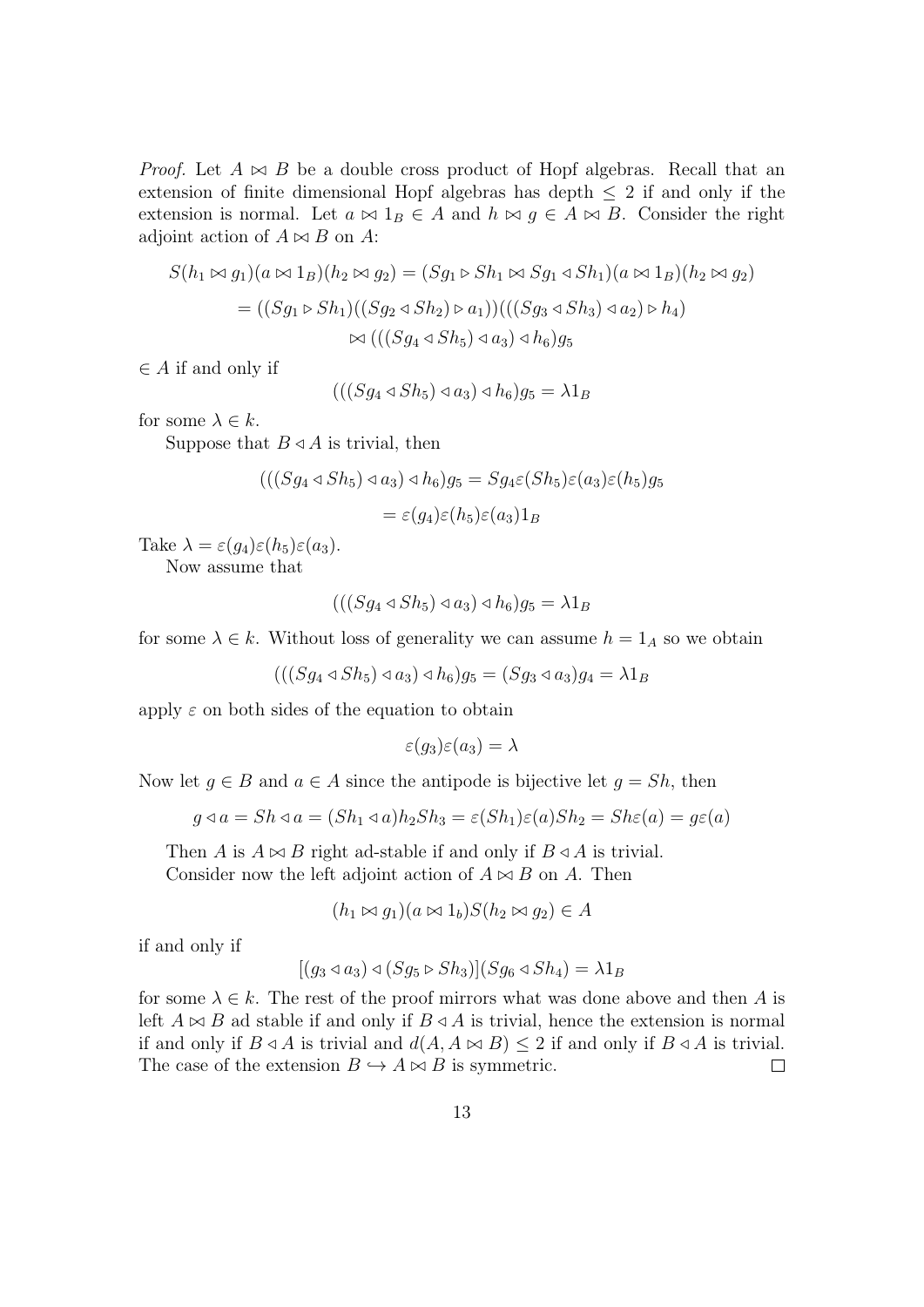**Corollary 4.2.** Let G be a finite group and consider  $D(kG) = (kG)^{*cop} \bowtie kG$ , then

$$
d(kG, D(kG)) \le 2
$$

if and only if G is abelian.

*Proof.* Let  $g, x \in G$ . Recall that the left coadjoint action of  $kG$  on  $(kG)^*$  is given by  $g \rightharpoonup p_x = p_{gxg^{-1}}$  which is trivial (i.e  $p_{gxg^{-1}} = p_x$  for all  $g, x \in G$ ) if and only if  $G$  is abelian.  $\Box$ 

**Example 4.3.** Consider  $H^{op} \bowtie H$  as in Example (3.4), then the minimum depth satisfies

$$
d(H, H^{op} \bowtie H) \le 2
$$

since  $h \triangleright g = \sum g_2 \langle h_1, g_1 \rangle^{-1} \langle h_2, g_3 \rangle = g_2 \varepsilon(h_1) \varepsilon(g_1) \varepsilon(h_2) \varepsilon(g_3) = g \varepsilon(h)$  for all  $h, g \in$ H and hence  $H \triangleright H^{op}$  is trivial.

Now consider the double cross product  $H = A \bowtie B$ ,  $Z(A)$ ,  $C_H(A)$  and  $N_H(B)$ the center of  $A$ , the centralizer of  $A$  in  $H$  and the normal core of  $B$  in  $H$  respectively. Then  $C_H(A)$  satisfies the following:

**Proposition 4.4.** Let  $H = A \bowtie B$  be a double cross product such that  $d(A, H)$ 2. Then

$$
C_H(A) = Z(A) \bowtie N_H(B)
$$

as algebras

*Proof.* Let  $f \bowtie k \in C_H(A)$  and  $a \bowtie 1_B \in A$ . Then  $(f \bowtie k)(a \bowtie 1_B) = (a \bowtie a)$  $1_B$ )( $f \approx k$ ). On one hand we have

$$
(a \bowtie 1_B)(f \bowtie k) = af_1 \bowtie (1_B \triangleleft f_2)k = af \bowtie k
$$

Since depth two implies  $A \triangleleft B$  is trivial. On the other hand

$$
(f \bowtie k)(a \bowtie 1_B) = f(k_1 \triangleright a) \bowtie k_2
$$

Now

$$
f(k_1 \triangleright a) \bowtie k_2 = af \bowtie k
$$

if and only if  $k \triangleright a = \varepsilon(k)a$  and  $fa = af$  for all  $a \in A$  if and only if  $k \in N_H(B)$ and  $f \in Z(A)$ .

Corollary 4.5. Let kG be a finite group algebra and consider  $H = D(k)$  its  $Drinfeld, d \ double.$  Then

$$
C_H((kG)^*) = Z((kG)^*) \bowtie Z(kG)
$$

as algebras.

Acknowledgements: This research was funded by Escuela de Matemática at Universidad de Costa Rica via the project 821-B7-251 - CIMPA, UCR. The author would also like to thank Yorck Sommerhauser for a fruitful conversation in Mexico City during the CLA 2019 regarding Section (4).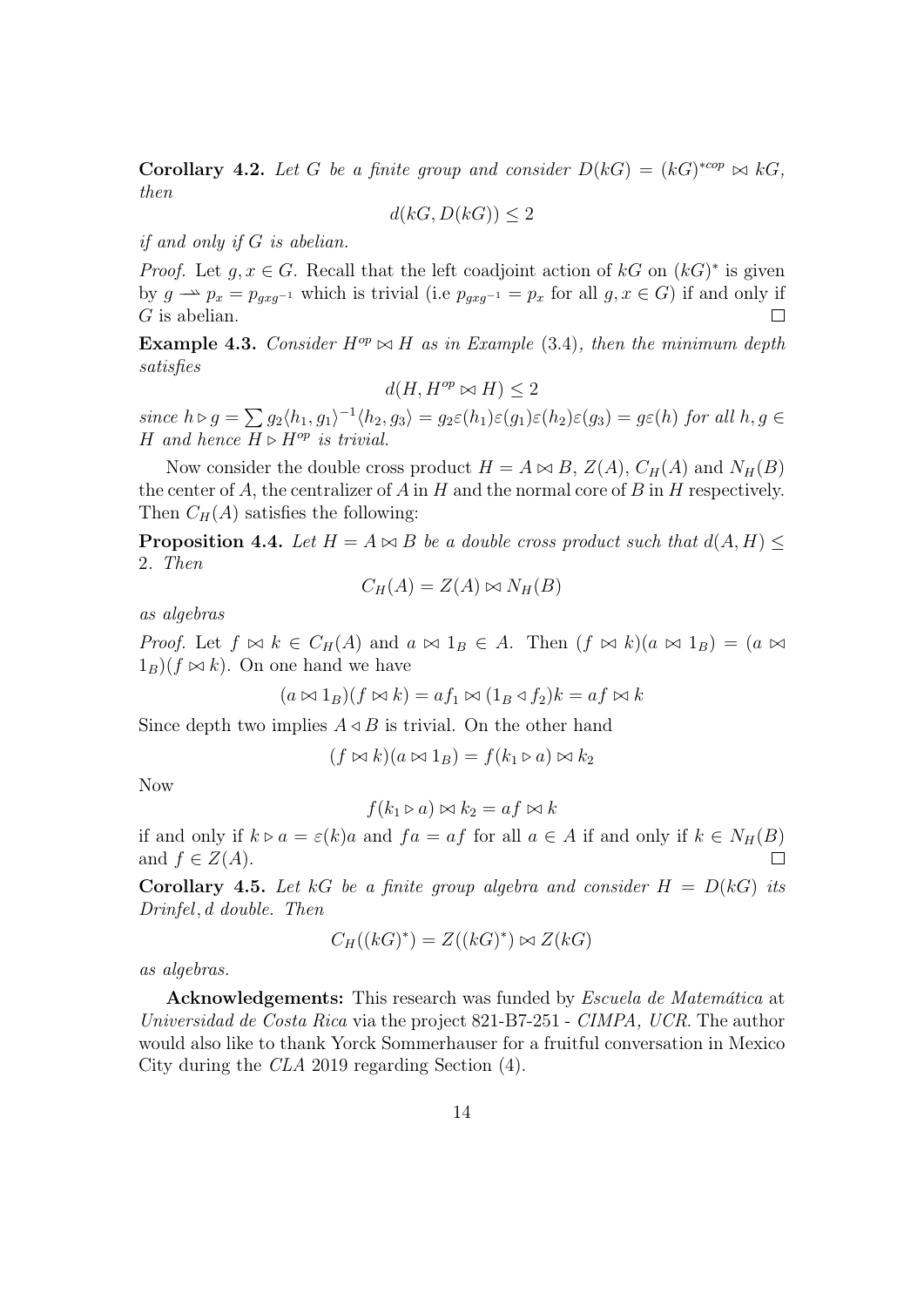### References

- [1] A.Agore, C. Bontea, G. Militaru : Classifying bicrossed products of Hopf algebras, Alg. Rep. Theory, 17: 227-264, 2014.
- [2] R. Boltje, S. Danz, B. Külshammer : On the Depth of Subgroups and Group Algebra Extensions, J. of Algebra, 03-019, 2011.
- [3] R. Boltje, B. Külshammer : On the depth 2 condition for group algebra and Hopf algebra extensions, J. of Algebra, 323: 1783-1796, 2010.
- [4] D. Bulacu, S. Caenepeel, B. Torrecillas : On Cross Product Hopf Algebras, J of Algebra, 377: 1 - 48, 2013.
- [5] T. Brzezinski and R. Wisbauer : Corings and Comodules, Lecture Notes Series 309, L.M.S. Cambridge University Press, 2003.
- [6] S. Burciu : Depth One Extensions of Semisimple Algebras and Hopf Subalgebras, Alg. and Rep. Th. 16: 6, 1577-1586, 2013.
- [7] S. Burciu, L. Kadison, B. Külshammer : On subgroup depth (with an appendix by Külshammer and Danz), I.E.J.A. 9: 133-166, (2011).
- [8] Susanne Danz : The depth of some twisted group algebra extensions, Comm. Alg. 39: 5, 1631-1645, 2011.
- [9] T. Fritzche, : The depth of subgroups of  $PSL(2,q)$  J. Alg. Vol 349, Issue 1, 217-233, 2012.
- [10] T. Fritzsche, B. Külshammer, C. Reiche : The depth of Young subgroups of symmetric groups, J. of Alg. 381: 396 109, 2013.
- [11] A. Hernández, : Algebraic quotient modules, coring depth and factorisation algebras, Ph.D. Dissertation, Univ. do Porto, 2016.
- [12] A. Hernández, L. Kadison, C.J. Young : Algebraic quotient modules and subgroup depth, Abh. Math. Sem. Univ. Hamburg, 84:267-283, 2014.
- [13] A. Hernández, L. Kadison, M. Szamotulski : Subgroup depth and twisted coefficients, Comm. Alg. Vol 44. 3570-3591, 2016
- [14] A. Hernández, L. Kadison, S. Lopes : A Quantum subgroup depth Acta Math. Hung. Vol 152. 166-181, (2016)
- [15] L. Héthelyi and E. Horváth and F. Petényi : The Depth of subgroups of Suzuki groups, Comm. Alg. Vol 43. 4553-4569, 2015.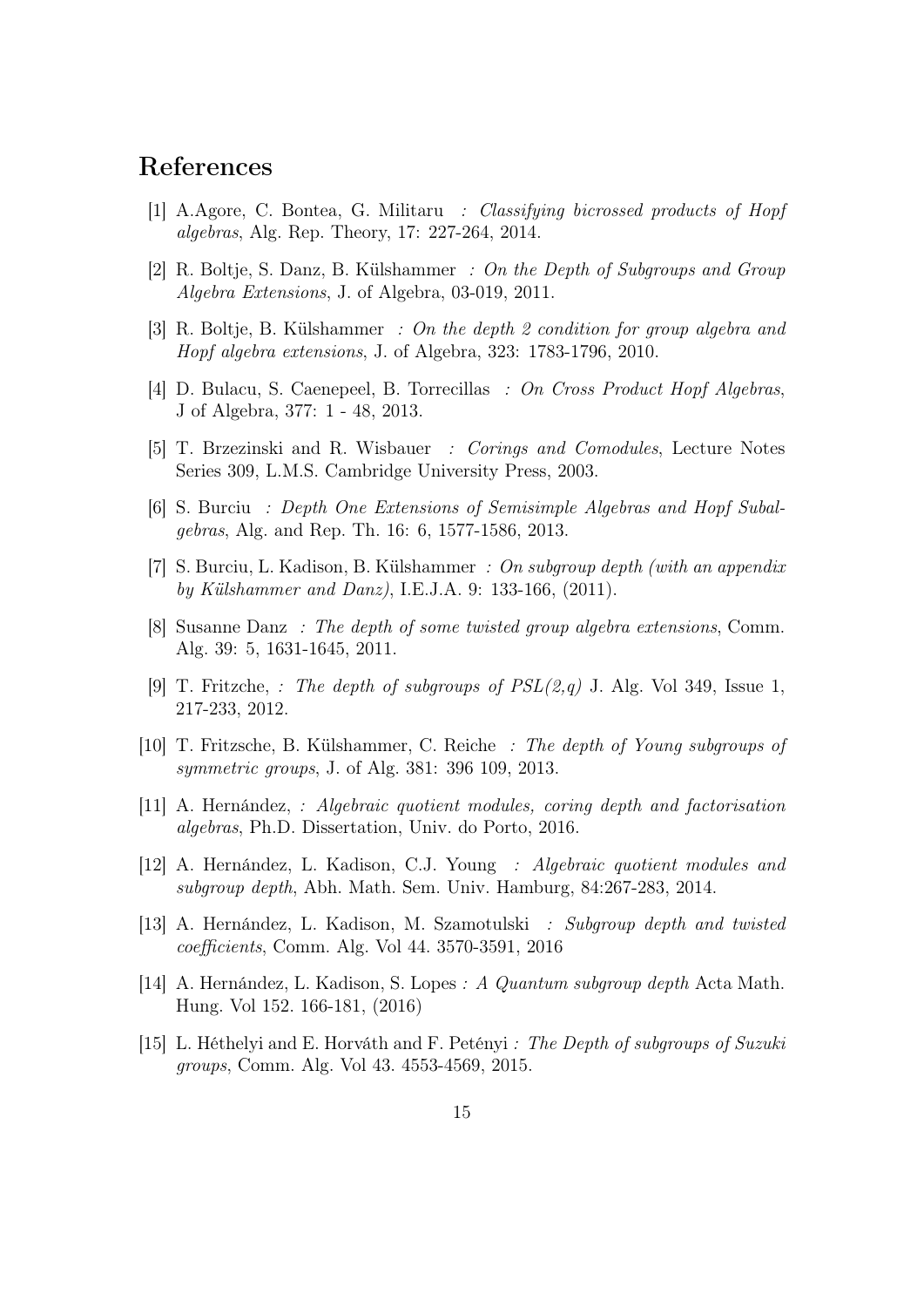- [16] K. Hirata : Some Types of Separable Extensions of Rings, Nagoya M. J. Vol 33, 107-115, 1968.
- [17] L.Kadison : Depth two and the Galois Coring, Contemp. Math 391 A.M.S, 2005.
- [18] L. Kadison : Hopf Subalgebras and Tensor Powers of Generalised Permutation Modules, J. Pure and Applied Algebra, 218 367 - 380, 2014.
- [19] L. Kadison : Odd H-depth and H-separable extensions, CEJM, vol : 10, issue: 3, 2012
- [20] L. Kadison : Subring depth, Frobenius extensions and towers, Int, J. Math. Math. Sci. article 254791. 2012.
- [21] L. Kadison : Algebra depth in tensor categories, Bull. Belg. Math. Soc. Vol 23, No 5, 721- 752, 2016.
- [22] L. Kadison and B. Külshammer, : Depth two, normality and a trace ideal condition for Frobenius extensions, www.mathpreprints.com  $20040519/1/$ .
- [23] L. Kadison and D. Nikshych, : Hopf algebra actions on strongly separable extensions of depth two, Adv. in Math. 163 : 258-286, 2001.
- [24] S. Majid : Foundations of quantum group theory, Cambridge Univ. Press, 1995.
- [25] S. Majid : Physics for algebraists: Non-commutative and non-cocommutative Hopf algebras by a bicrossproduct construction J. of Alg. Vol 130, Issue 1,pp 17-64, 1990.
- [26] S. Montgomery : Hopf Algebras and their Actions on Rings, CBMS No. 82, AMS 1992.
- [27] K. Morita : Flat Modules, Injective Modules and Quotient Rings, Math Z. 120 1971.
- [28] W. M. Singer : Extension Theory for Connected Hopf Algebras J. Algebra 21, 1 -16, 1972.
- [29] B. Stenström : Rings of Quotients, Springer, 1975.
- [30] K.Sugano : Note on Semisimple Extensions and Separable Extensions , Osaka J. Math, Vol 4, 265 - 270, 1967.